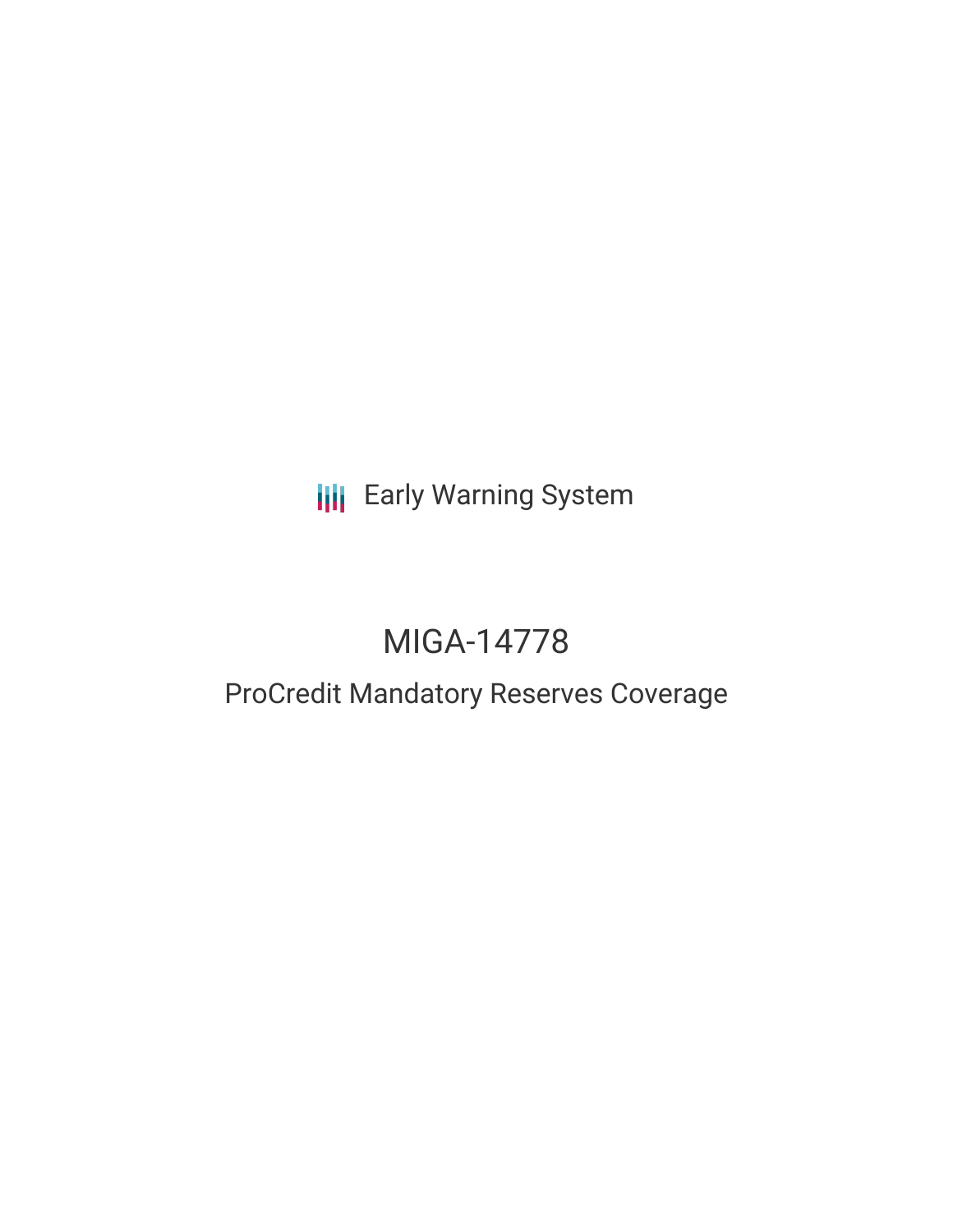

## **Quick Facts**

| <b>Countries</b>               | Moldova                                         |
|--------------------------------|-------------------------------------------------|
| <b>Financial Institutions</b>  | Multilateral Investment Guarantee Agency (MIGA) |
| <b>Status</b>                  | Approved                                        |
| <b>Bank Risk Rating</b>        | FI                                              |
| <b>Voting Date</b>             | 2020-12-17                                      |
| <b>Borrower</b>                | ProCredit Holding AG & Co. KGaA                 |
| <b>Sectors</b>                 | Finance                                         |
| <b>Investment Type(s)</b>      | Guarantee                                       |
| <b>Investment Amount (USD)</b> | $$23.04$ million                                |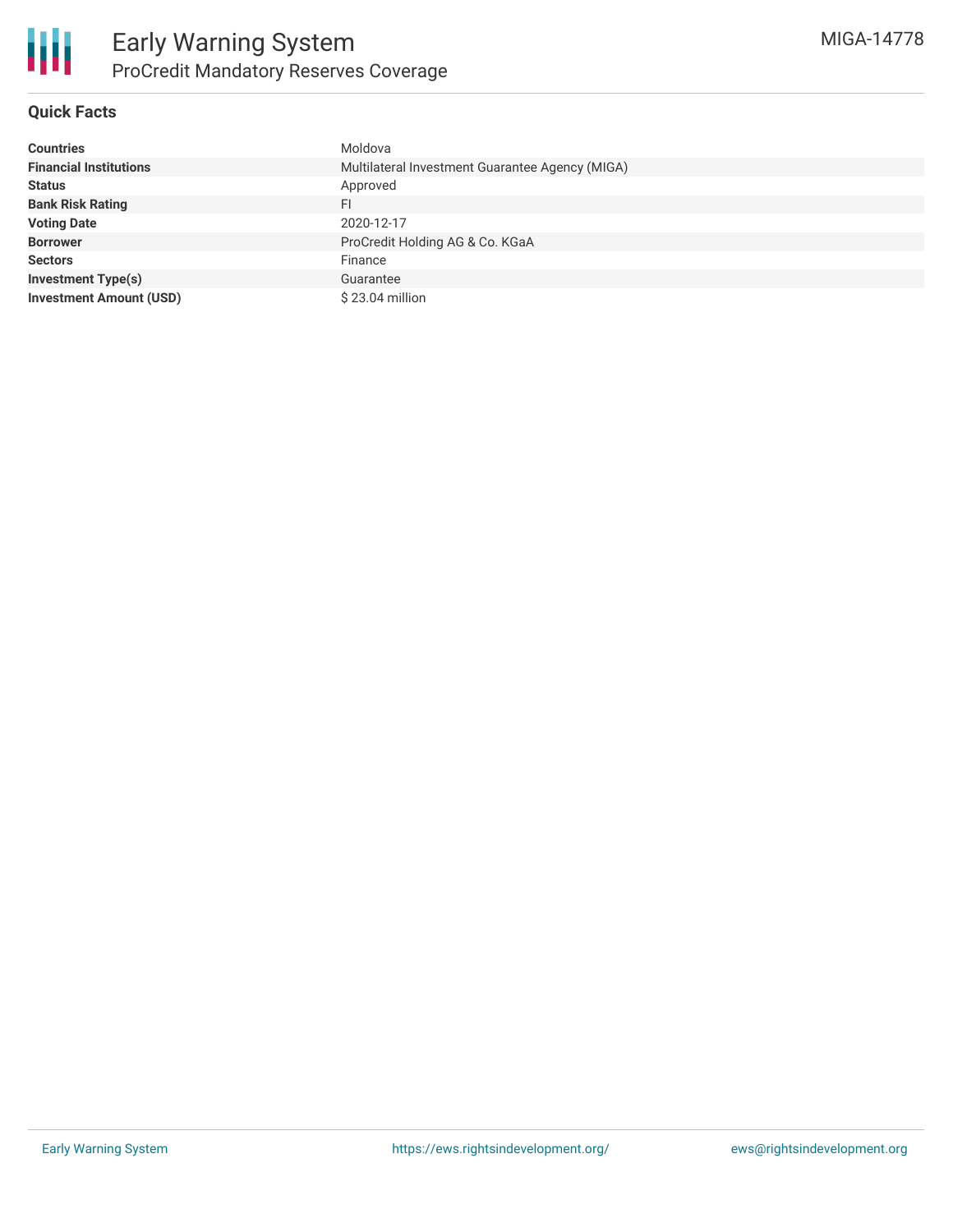

#### **Project Description**

]This summary covers equity investments by ProCredit Holding AG & Co. KGaA (ProCredit) into its subsidiary ProCredit Bank S.A., Moldova (ProCredit Moldova). ProCredit has applied for MIGA guarantees of up to EUR19.0 million in mandatory reserves cover for a period of up to 5 years.

ProCredit is parent company headquartered in Germany and operates 12 banking subsidiaries inSoutheastern Europe, Eastern Europe, Ecuador, and Germany. ProCredit is a development-oriented banking group with a primary focus on lending to Small and Medium-Sized Enterprises (SMEs). ProCredit's subsidiary banks outside of Germany are required to maintain reserves at the central banks in their respective jurisdictions, based on the volume of customer deposits that these subsidiaries have. Mandatory reserves contribute to ProCredit's overall risk-weighted assets (RWA) at the consolidated level, resulting in less headroom for other assets at a given level of capital.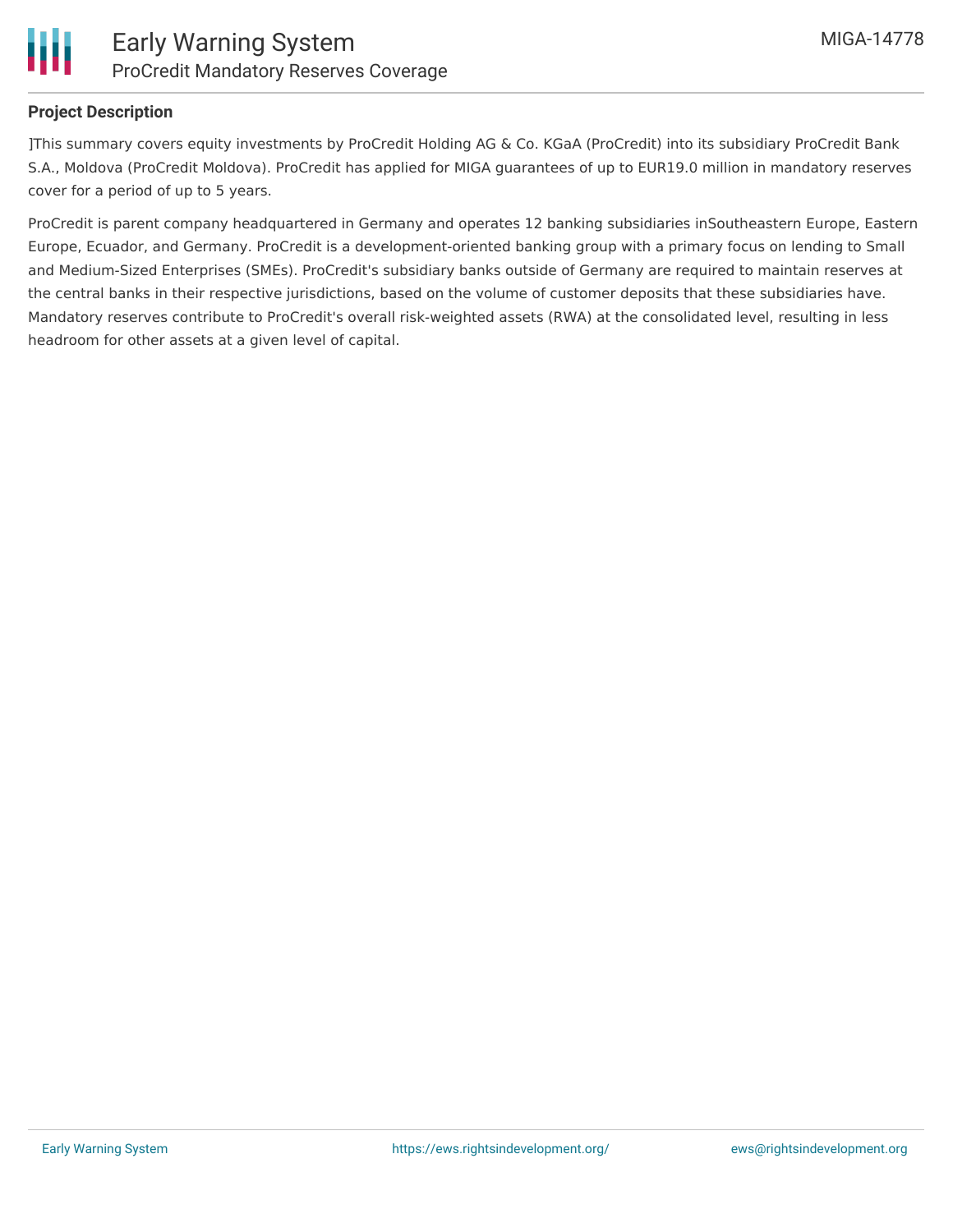#### **Investment Description**

Multilateral Investment Guarantee Agency (MIGA)